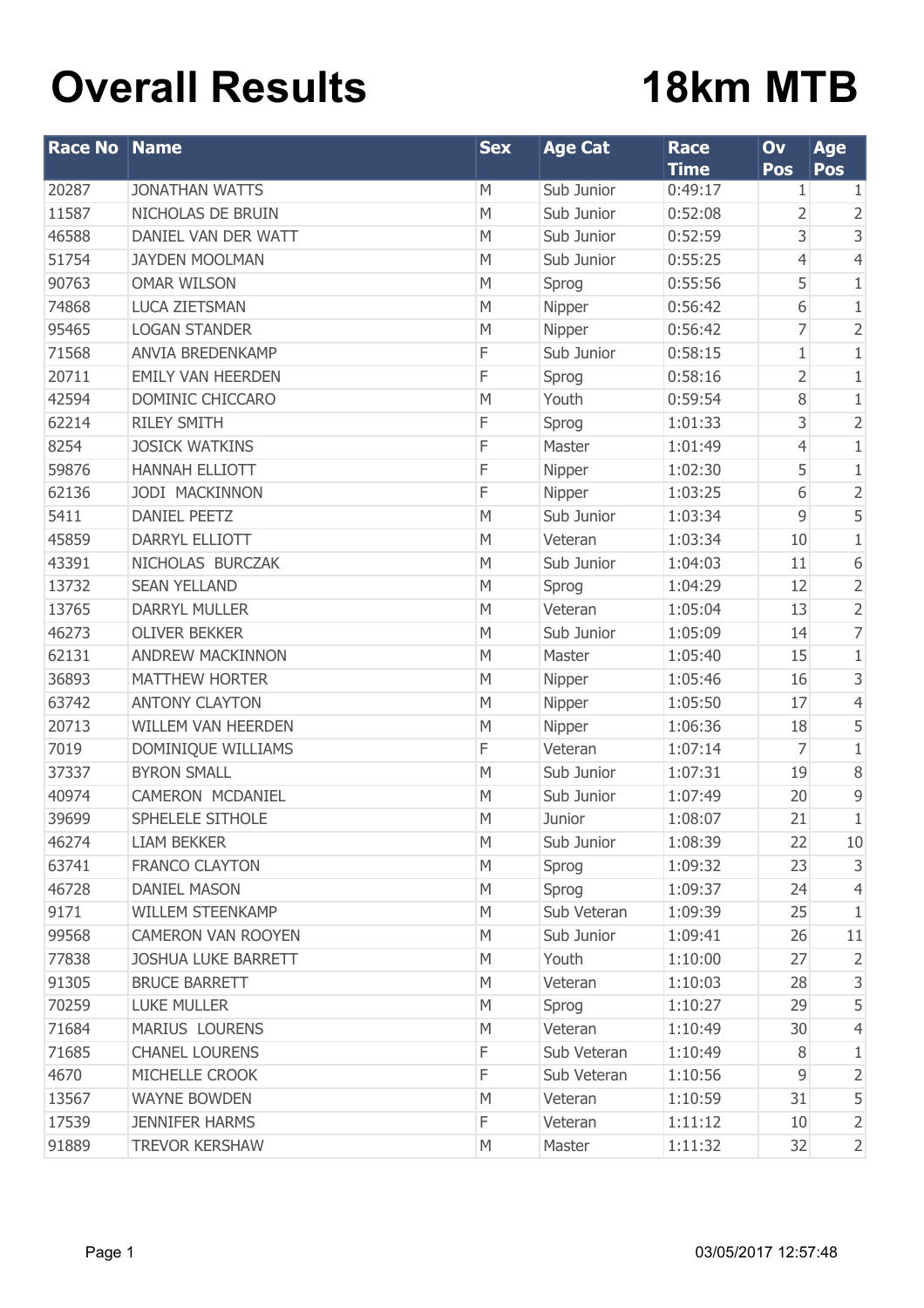# **Overall Results 18km MTB**

| 72063 | HILBERT DEON DU PLESSIS        | M | Veteran             | 1:11:58 | 33 | 6                       |
|-------|--------------------------------|---|---------------------|---------|----|-------------------------|
| 39695 | <b>TUMELO MOKHELA</b>          | M | Sub Junior          | 1:12:16 | 34 | 12                      |
| 39698 | <b>BONGMUSA LESEDI MOTAUNG</b> | M | Sprog               | 1:13:28 | 35 | 6                       |
| 90793 | LIAM RICHARD THEUNISSEN        | M | Sprog               | 1:14:27 | 36 | $\overline{7}$          |
| 31259 | SIYANDA GOODMAN                | M | Senior              | 1:15:06 | 37 | $\mathbf{1}$            |
| 59966 | <b>CONNOR THOMSON</b>          | M | Sprog               | 1:15:08 | 38 | $\,8\,$                 |
| 1200  | <b>GOLDIE HILL</b>             | F | Master              | 1:15:10 | 11 | $\overline{2}$          |
| 29421 | <b>JASON SMITH</b>             | M | Sub Junior          | 1:15:17 | 39 | 13                      |
| 95409 | RUSSELL LINDSAY                | M | Master              | 1:15:37 | 40 | 3                       |
| 72664 | <b>JACOB DU PLESSIS</b>        | M | Master              | 1:15:37 | 41 | $\overline{4}$          |
| 66029 | <b>CHARLENE STANDER</b>        | F | Sub Veteran         | 1:15:45 | 12 | 3                       |
| 96093 | <b>LUKE PIETERSE</b>           | M | Youth               | 1:15:51 | 42 | 3                       |
| 79048 | <b>ANDREW GRAY</b>             | M | Master              | 1:15:58 | 43 | 5                       |
| 59013 | <b>KHESTO PIENAAR</b>          | M | Senior              | 1:16:58 | 44 | $\overline{2}$          |
| 27282 | <b>JARRYD WEST</b>             | M | Senior              | 1:17:01 | 45 | 3                       |
| 13180 | FARRAN-JADE BEAUMONT           | F | Senior              | 1:17:55 | 13 | $\mathbf{1}$            |
| 58071 | <b>DUSTIN HAYMAN</b>           | M | Senior              | 1:18:02 | 46 | $\left 4\right $        |
| 90759 | ADRIAN CULLINGWORTH            | M | Master              | 1:18:12 | 47 | 6                       |
| 64407 | MEGAN HORSLEY                  | F | Sprog               | 1:18:28 | 14 | 3                       |
| 14045 | <b>KAREN THOMSON</b>           | F | Veteran             | 1:18:39 | 15 | 3                       |
| 16597 | <b>DAINA THOMSON</b>           | F | Sub Junior          | 1:18:44 | 16 | $\overline{2}$          |
| 2853  | <b>KEN SHELLY</b>              | M | Veteran             | 1:18:47 | 48 | $\overline{7}$          |
| 70260 | MICHAEL MULLER                 | M | Sub Junior          | 1:19:07 | 49 | 14                      |
| 9666  | <b>JOSIE GRUBB</b>             | F | Junior              | 1:19:08 | 17 | $\mathbf{1}$            |
| 44871 | <b>KAREN SEALS</b>             | F | Master              | 1:19:47 | 18 | 3                       |
| 47529 | <b>VERITY EASTON</b>           | F | Veteran             | 1:19:59 | 19 | $\overline{4}$          |
| 62218 | <b>CADE SMITH</b>              | M | Nipper              | 1:20:26 | 50 | 6                       |
| 75480 | ROGER POOLE                    | M | Veteran             | 1:20:28 | 51 | $\,8\,$                 |
| 62220 | <b>DEBBIE SMITH</b>            | F | Veteran             | 1:20:32 | 20 | 5                       |
| 36842 | <b>SVEN VAN ZUYDAM</b>         | M | Sub Junior          | 1:21:03 | 52 | 15                      |
| 36693 | <b>CHASE DUTHIE</b>            | M | Nipper              | 1:21:26 | 53 | $\overline{7}$          |
| 93282 | <b>BLAKE NICHOLAS FRODSHAM</b> | M | Sub Junior          | 1:21:57 | 54 | 16                      |
| 39693 | <b>KHAYELIHLE ZAKWE</b>        | M | Youth               | 1:22:24 | 55 | 4                       |
| 45212 | <b>DEON AURETS</b>             | M | Master              | 1:23:29 | 56 | $\overline{7}$          |
| 18032 | KATHLEEN HASTIE                | F | Sub Junior          | 1:24:51 | 21 | $\overline{\mathbf{3}}$ |
| 26621 | SASHA-LEE DIXON                | F | Senior              | 1:25:00 | 22 | $\overline{2}$          |
| 32485 | CHRISTELLE VAN ZUYDAM          | F | Sub Veteran         | 1:26:09 | 23 | $\overline{4}$          |
| 46770 | <b>JONATHAN BASTOW</b>         | M | Veteran             | 1:27:04 | 57 | 9                       |
| 48468 | <b>KERRY TINTINGER</b>         | F | Veteran             | 1:27:21 | 24 | 6                       |
| 77809 | <b>IAN ORCHISON</b>            | M | Veteran             | 1:27:33 | 58 | 10                      |
| 91705 | <b>GRAVIN PHYFER</b>           | M | <b>Grand Master</b> | 1:28:37 | 59 | $\mathbf{1}$            |
| 15074 | <b>NATHAN SURIAN</b>           | M | Sub Junior          | 1:28:49 | 60 | 17                      |
| 43390 | JOSEPHINE BURCZAK              | F | Youth               | 1:29:31 | 25 | $\mathbf{1}$            |
| 11200 | ELIZABETH BURCZAK              | F | Master              | 1:29:33 | 26 | $\overline{4}$          |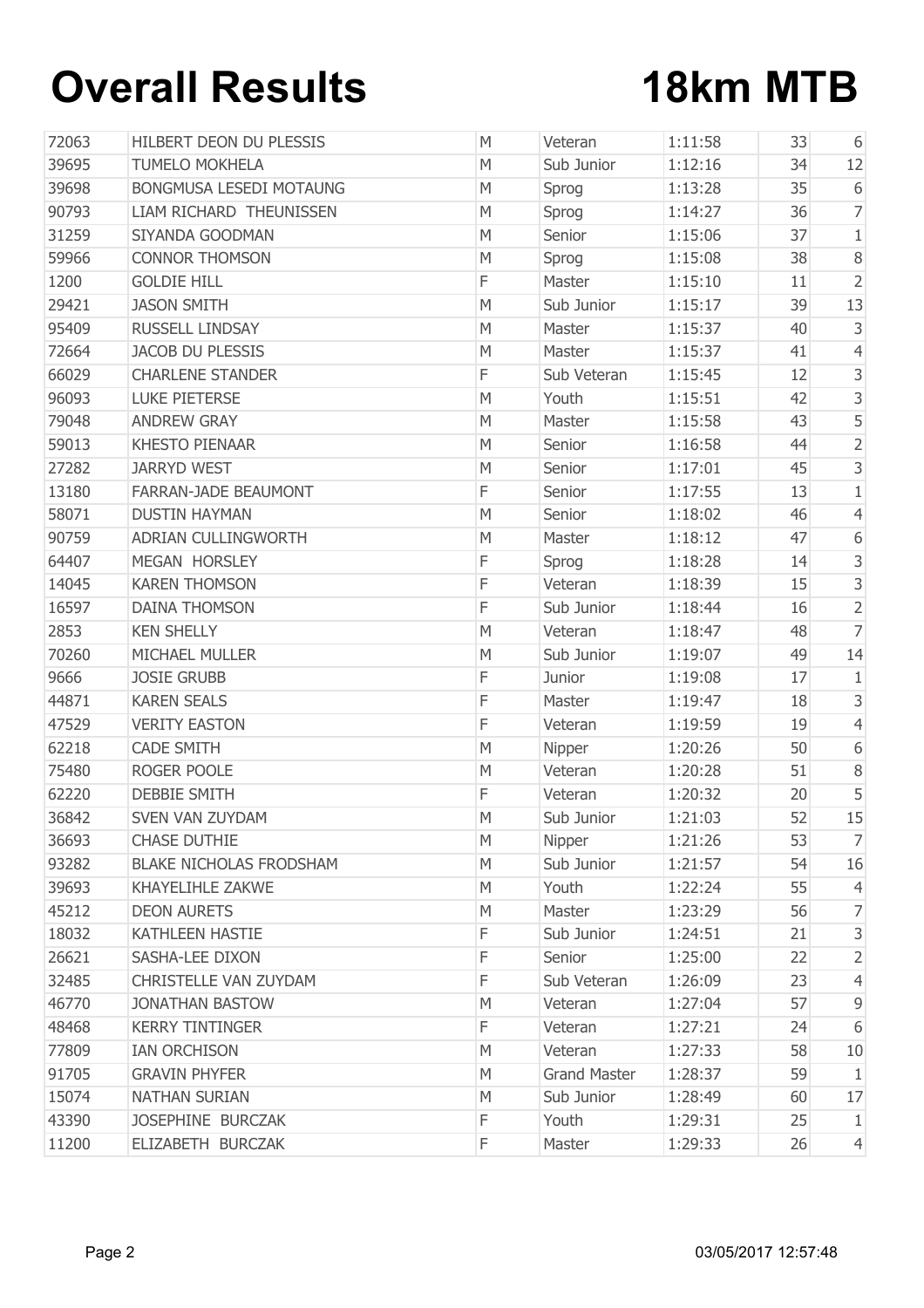## **Overall Results 18km MTB**

| 61923 | <b>MICHELLE ALBERS</b>     | F | Master              | 1:29:44 | 27 | 5              |
|-------|----------------------------|---|---------------------|---------|----|----------------|
| 3307  | <b>MIKE ALBERS</b>         | M | <b>Grand Master</b> | 1:29:46 | 61 | $\overline{2}$ |
| 37336 | <b>AIDAN SMALL</b>         | M | Sprog               | 1:29:52 | 62 | 9              |
| 77208 | <b>DAVID VENTER</b>        | M | Sub Veteran         | 1:30:04 | 63 | $\overline{2}$ |
| 38051 | <b>HAYDEN PIETERSE</b>     | M | Sprog               | 1:30:28 | 64 | 10             |
| 95528 | <b>BRUCE WRIGHT</b>        | M | Master              | 1:32:44 | 65 | $\, 8$         |
| 2376  | <b>LEA HEIN</b>            | F | Sub Veteran         | 1:32:53 | 28 | 5              |
| 95459 | <b>ALLEN STIEBEL</b>       | M | Master              | 1:33:06 | 66 | $\mathsf 9$    |
| 37591 | <b>JOSHUA AURETS</b>       | M | Sprog               | 1:33:31 | 67 | 11             |
| 44220 | <b>KIM HEIN</b>            | M | Sub Veteran         | 1:33:54 | 68 | $\mathsf 3$    |
| 2168  | <b>COLIN DUNSDON</b>       | M | Veteran             | 1:34:35 | 69 | 11             |
| 30717 | <b>BRANDON GOULD</b>       | M | Sprog               | 1:35:49 | 70 | 12             |
| 34927 | <b>THABILE ZONDI</b>       | F | Senior              | 1:37:39 | 29 | 3              |
| 65995 | ROGER DRIEMEYER            | M | Master              | 1:38:01 | 71 | 10             |
| 26424 | <b>GRACE CLAYTON</b>       | F | Sub Veteran         | 1:38:14 | 30 | 6              |
| 64195 | <b>KYLE SMITH</b>          | M | Junior              | 1:38:16 | 72 | $\overline{2}$ |
| 23406 | <b>TANITA TINTINGER</b>    | F | Senior              | 1:38:27 | 31 | $\overline{4}$ |
| 64194 | ROSEMARY SMITH             | F | Veteran             | 1:38:30 | 32 | $\overline{7}$ |
| 4268  | <b>THEUNIS STEENKAMP</b>   | M | <b>Grand Master</b> | 1:38:36 | 73 | $\mathsf 3$    |
| 61553 | <b>RORY DA SILVA</b>       | M | Master              | 1:39:33 | 74 | 11             |
| 99588 | CHRISTOPHER VAN ROOYEN     | M | Nipper              | 1:39:45 | 75 | $8\,$          |
| 9795  | <b>CLAIRE VAN ROOYEN</b>   | F | Sprog               | 1:39:45 | 33 | $\overline{4}$ |
| 36844 | BELINDA BOIK               | F | Veteran             | 1:40:16 | 34 | $\, 8$         |
| 34217 | <b>ANNA-MARIE DIXON</b>    | F | Master              | 1:40:21 | 35 | 6              |
| 28609 | <b>GAVIN MUIR</b>          | M | <b>Grand Master</b> | 1:40:31 | 76 | $\overline{4}$ |
| 50164 | <b>THULANI NGEMA</b>       | M | Veteran             | 1:40:42 | 77 | 12             |
| 61879 | <b>ANTON VOLKER</b>        | M | Master              | 1:42:36 | 78 | 12             |
| 5805  | <b>NICO WOLMARANS</b>      | M | Veteran             | 1:42:41 | 79 | 13             |
| 13778 | PATRICIA SMITH             | F | Master              | 1:43:26 | 36 | $\overline{7}$ |
| 65501 | <b>TRISTIAN GRANT</b>      | M | Sprog               | 1:44:22 | 80 | 13             |
| 77485 | MICHAEL SUTTON             | M | Master              | 1:47:33 | 81 | 13             |
| 77491 | <b>RYAN SUTTON</b>         | M | Nipper              | 1:47:35 | 82 | $\overline{9}$ |
| 75559 | <b>CASEY VICTOR</b>        | F | Sub Veteran         | 1:47:52 | 37 | $\overline{7}$ |
| 7834  | <b>NEIL THOMAS</b>         | M | Veteran             | 1:47:54 | 83 | 14             |
| 77146 | <b>CHLOE ALLISON</b>       | F | Nipper              | 1:48:00 | 38 | 3              |
| 39463 | <b>HENNING BOTHA</b>       | M | Master              | 1:50:13 | 84 | 14             |
| 39647 | SINENHLANHLA NDABA         | M | Sub Veteran         | 1:55:44 | 85 | 4              |
| 40967 | <b>BEV MCDANIEL</b>        | F | Veteran             | 1:56:34 | 39 | $\mathsf 9$    |
| 27259 | MELISSA FAULKNER           | F | Veteran             | 1:56:44 | 40 | 10             |
| 40971 | <b>CRAIG MCDANIEL</b>      | M | Veteran             | 1:56:46 | 86 | 15             |
| 9438  | <b>BARRY MILLAR</b>        | M | Master              | 1:57:22 | 87 | 15             |
| 52760 | <b>GEORGIA EARL BEKKER</b> | F | Sprog               | 1:57:40 | 41 | 5              |
| 39696 | <b>LERATO MOKHELA</b>      | F | Sub Junior          | 2:13:03 | 42 | $\overline{4}$ |
| 34925 | APHILE MOLOI               | F | Sub Junior          | 2:13:04 | 43 | 5 <sup>1</sup> |